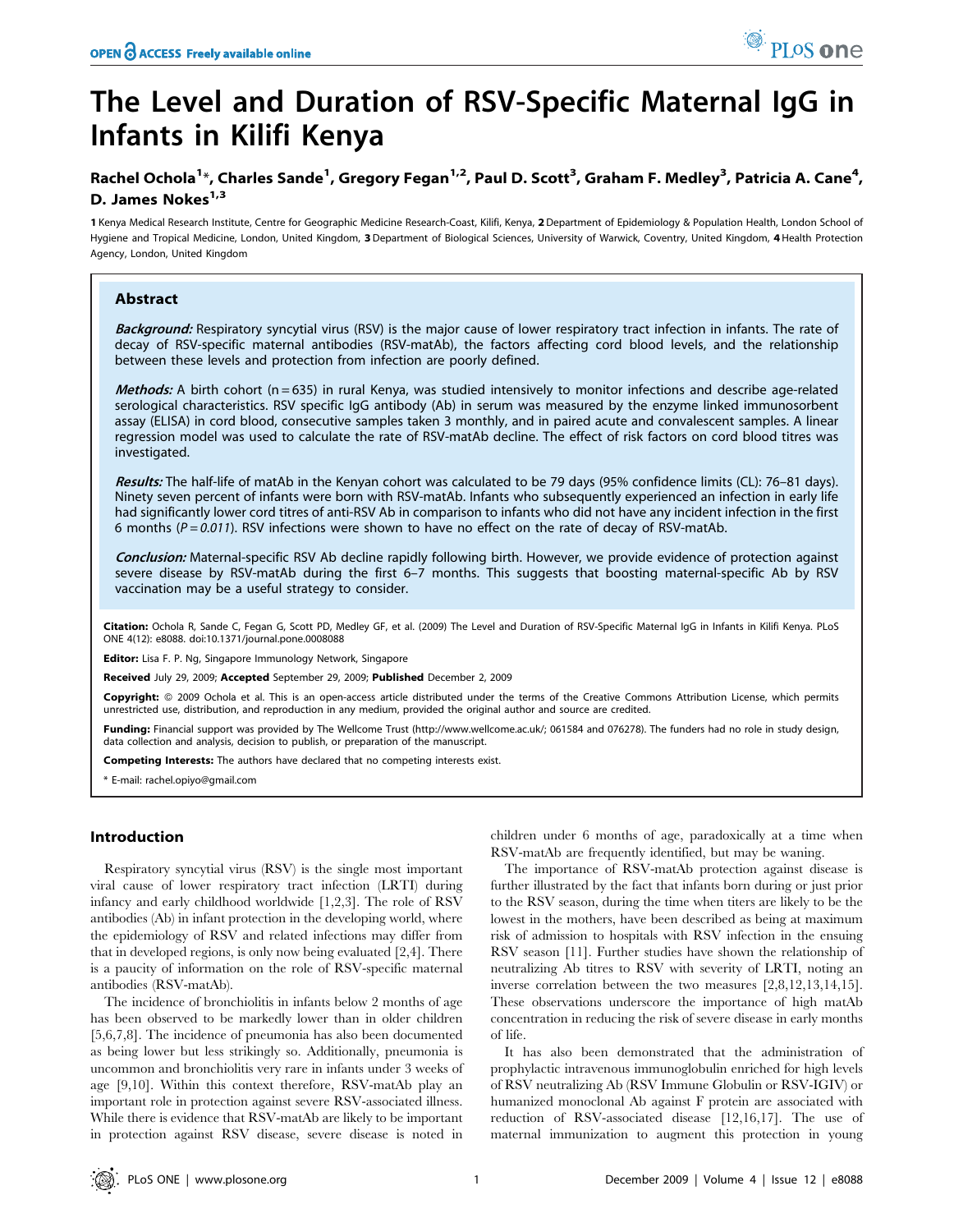infants against disease shows promise and thus lends itself to further consideration [18]. It is plausible that RSV-associated disease under 6 months of age is due to low RSV-matAb levels and/or RSV-matAb not being fully protective (for example, due to strain-specificity). The latter have also been said to interfere with vaccine efficacy and may eventually lead to vaccine failure [19] especially with regards to early paediatric live vaccines.

To document the levels and duration of RSV-matAb, and to understand factors which may affect these levels, we undertook to characterize the levels of RSV-matAb and their decay rate in a birth cohort from rural Kenya. The effects of risk factors on matAb decay and cord titres were investigated using multiple linear regression analysis. This work is preliminary to further analysis of the relationship between matAb level and protection.

## Materials and Methods

#### Ethics Statement

The research project was one of several studies nested within a birth cohort study of RSV [20,21] in Kilifi District, which was reviewed and passed as ethically acceptable by the Kenya Medical Research Institute/National Ethic Review Committee and Coventry Research Ethics Committee, UK. Written informed consent was obtained from each caregiver of every child enrolled in the study.

#### Study Population and Samples

The study was carried out in the District of Kilifi an area covering  $4779 \text{ km}^2$  in rural coastal Kenya. The population of around 500,000, predominantly subsistence farmers, has a growth rate of 3.1% per annum, with  $18\% < 5$  years in age [22]. The District hospital is located within Kilifi town, located 60 km north of Kenya's main port city of Mombasa.

Newly delivered babies at Kilifi District Hospital (KDH) or infants attending the Maternal Child Health Clinic at KDH within the first 2 weeks of life were recruited. About 300 children each were recruited in 2 phases to the birth cohort, between February – May 2002, and December 2002 – May 2003 respectively, and were intensively monitored for acute respiratory infections (ARI). The surveillance procedure of infants, including the details of collection, cold chain to the laboratory and sample processing has been extensively described previously [20,21]. Briefly, active household surveillance for ARI was weekly during RSV epidemics and monthly otherwise. Passive surveillance was carried out principally through parental referral to outpatient research clinic (Monday- Friday, 8 A.M- 5 P.M.) at KDH [21]. Passive referral was encouraged for a child with any ARI symptoms. At each contact, a nasal washing (NW) was collected if the child had any respiratory symptoms. Blood samples, which included cord blood and repeated blood samples taken at approximately 3 monthly intervals were collected from each child; if a child experienced a positive RSV event identified on screening NWs using the indirect immunofluorescence antigen test (IFAT) (Light Diagnostics DFA Screen, Chemicon International Inc., Temecula, CA), an acute blood sample was collected as well as a convalescent sample 1 month later (See Figure 1 for schema of sample collection regime in relation to age and epidemics).

## Enzyme Linked Immunosorbent Assay (ELISA) Procedure

The enzyme-linked immunosorbent assay (ELISA) was based on that of Wilson et al. [23]. RSV laboratory strain A2 was used to infect HEp-2 cells. Following harvesting of lysate from both mock-infected and RSV-A2-infected cells, the resulting supernatant was sonicated (Sonics & Materials, Inc., Newton, CT) at 70% amplitude, 3*6*1 min cycles with 1s pulse and 1s pause. Lysates were then vortexed thoroughly prior to coating triplicate wells of 96-well Nunc-Immuno<sup>TM</sup> MaxiSorp<sup>TM</sup> plates (Fisher Scientific, Leicestershire, UK) with  $25 \mu L$  of a  $1/32$  dilution in phosphate buffer saline (PBS) coating buffer of either RSV-A2-infected or mock-infected cell lysates. Plates were dried overnight at  $37^{\circ}$ C in a rotating incubator. These were then blocked with 200  $\mu$ L/well of 5% dried milk (Marvel) in PBS and incubated for 1 hr at  $37^{\circ}$ C. Serum samples and controls were diluted 1/100 in dried milk in PBS. All plates included serial dilutions (1/50 to 1/1600) of a high titre local standard of pooled adult sera used to generate a standard curve. This was given an arbitrary unit (AU) value of 1000. Resultant test OD readings were adjusted for mock antigen results. All test sera were then calibrated using the standard curve and Ab reported as AU. The rest of the assay was carried out as previously described [23].

#### Indirect immunofluorescence antigen test (IFAT)

This was carried out as previously described by Nokes et al. [21].

## **Definitions**

An 'IFAT confirmed' serological response was defined as a seroconversion or two-fold rising titre  $(0.3 \text{ log}_{10}AU)$  occurring between acute and convalescent sera collected approximately 1 month apart on identification of IFAT positive NWs. An 'ELISA confirmed' serological responses was defined as a 2-fold specific Ab increase occurring between two samples collected 3 months apart (without antigen confirmation by IFAT).

#### Data Analysis

All data analysis was undertaken using Stata  $9.0^{TM}$ . As Ab measurements were highly positively skewed, all analyses were carried out after the transformation of anti-RSV Ab serological levels from standardized AU to  $log_{10}$  AU. The determination of an appropriate cut-off delineating positive and negative sera was assessed using a frequency distribution of Ab titres for all sera screened. Seroconversion was defined as a 2-fold (0.3 log AU) or greater rise in titres between 2 samples collected consecutively. Passively acquired IgG is subject to an exponential decay rate [24], hence the rate of RSV-specific matAb decay, *a*, was estimated using the linear regression on log Ab concentrations, assuming

$$
y_{(a)} = y_0 e^{-\alpha a}
$$

where  $y_0$  is the mean Ab level at birth and  $y_{(a)}$  the mean Ab titre at a given age, a.

Accounting for clustering due to multiple measurements per child was undertaken using a random effects model.

#### Results

## Descriptive Analysis of study population

Six hundred and thirty five infants were recruited to the birth cohort and followed to approximately 3 years of age. A total of 521 cord bloods, 2,777 three monthly serum samples, 295 acute and 272 convalescent blood samples were collected (Figure 1). The male: female ratio was approximately 1:1, with the majority of infants weighing between 2–3 kg (47.7%) or 3–4 kg (46.1%) at birth. The majority were either  $1^{st}$  (28.7%),  $2^{nd}$  (21.3%),  $3^{rd}$  (15%) or  $4^{th}$  (14.8%) born.

## Frequency distribution and prevalence of RSV-specific antibody titres

The RSV-specific Ab titres during the first 6 months are shown in Figure 2. A cut-off between seropositive and seronegative sera fell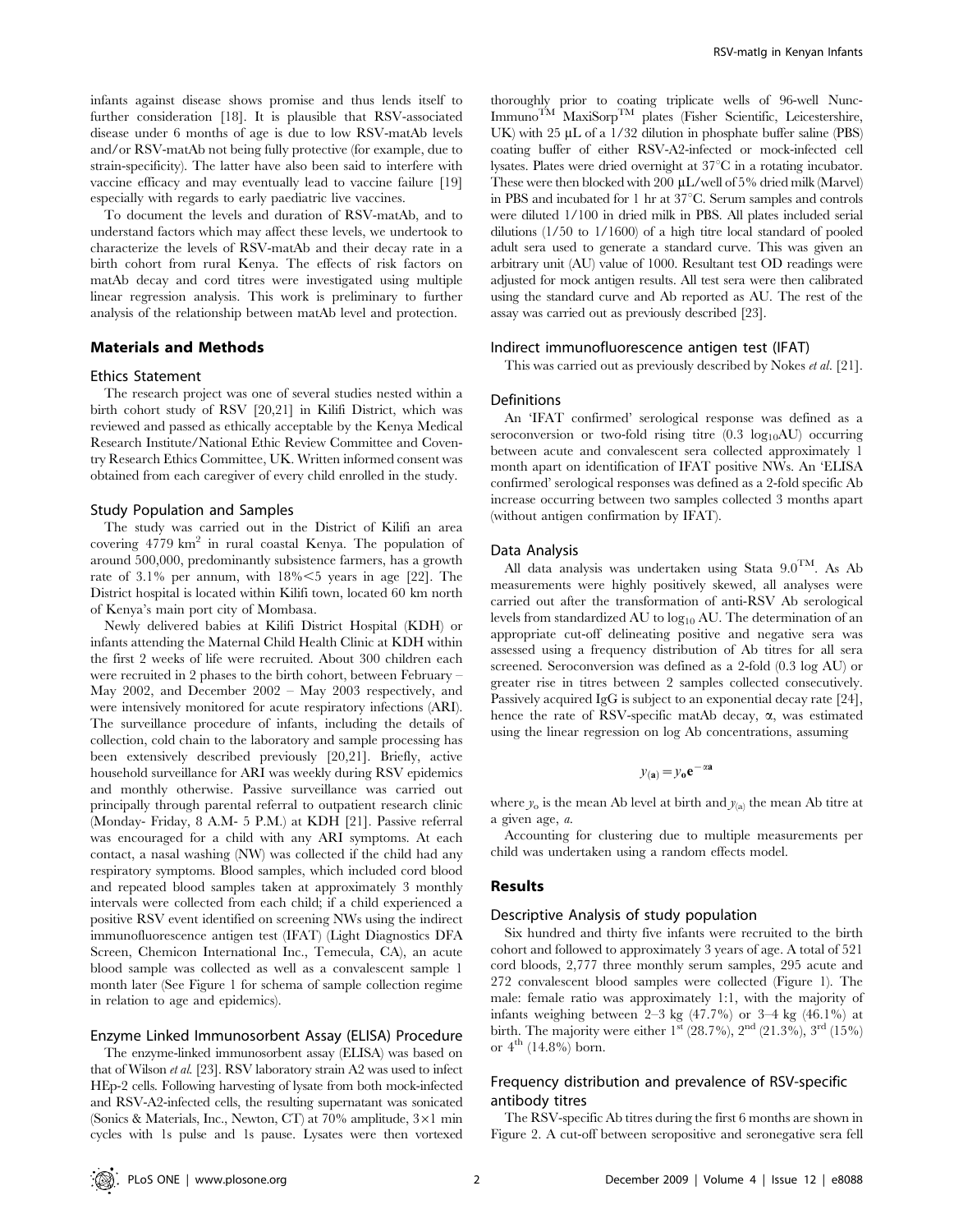

time since Jan 1, 2002 (days)

Figure 1. Schema of sample collection regime for Kilifi cohort. 635 children were recruited to a birth cohort in 2 phases (February- May 2002, and December 2002- May 2003). Cord bloods (circles), together with sera every 3 months (triangles) were collected. Any antigen positive nasal washing detected by IFAT collected upon each ARI episode, prompted collection of paired acute (asterix) and convalescent (squares) phase sera. The first 2 epidemics experienced by the cohort are indicated by the black bars. doi:10.1371/journal.pone.0008088.g001

within the range of 1.5–1.8 log AU as noted from the bimodal frequency distribution of Ab titres for all sera and by age group (Figure 3). The mean Ab titre for seropositive infants at the cut-off of 1.5 log AU (also the lower limit of sensitivity of the ELISA - data not shown) was then constructed and indicated an average low titer point at about 4–5 months of age, with a low plateau maintained from about 4–10 months of age. A similar profile was noted when using the 1.8 log AU cut-off (this is the level at which approximately 50% of population was seronegative; profile not shown).

We also compared the proportion of samples above the 1.5 log cut-off for positivity during 0–6 months of life (Figure 4). At the cut-off of 1.5 log AU, 97% of infant displayed matAb. Seroprevalence gradually declined with age to around 50% at ages  $4 - 5$  and  $5 - 6$ . The effect of raising the cut-off for seropositivity between logAU 1.5 and 3.5 is shown in Figure 4. Seroprevalence is around 10% of children by age 4.5, 2.5, 1.5 and 0 months for progressively higher cut-off levels of 2, 2.5, 3, and 3.5, respectively.

## Analysis of the antibody response model

no of samples collected

From the Ab titre distribution curve, it was noted that RSVspecific matAb declined log linearly over the first six months of life. A simple linear regression model was fitted through all the data points for children less than 6 months of age irrespective of whether they experienced any infection or not (Figure 5) and the rate of decay calculated. For Ab values $\leq$ 1.5 log AU these were

corrected to 1.5 log AU, and the rate comprising these values compared to the rate when the latter were not corrected. No significant difference was noted. To calculate the 'pristine' rate of



Figure 2. The level of RSV-specific matAb by age (months) in a birth cohort, Kilifi Kenya. Box plot of  $log_{10}$ AU Ab levels for age categories defined as 0 months (cord), 0.5 ( $>0$ - $<$ 1), 1.5 (1- $<$ 2), 2.5 (2- $<$ 3), 3.5 (3- $<$ 4), 4.5 (4- $<$ 5) and 5.5 (5- $<$ 6) months. The red horizontal line defines the cut-off for seropositivity of 1.5  $log_{10}$ AU. doi:10.1371/journal.pone.0008088.g002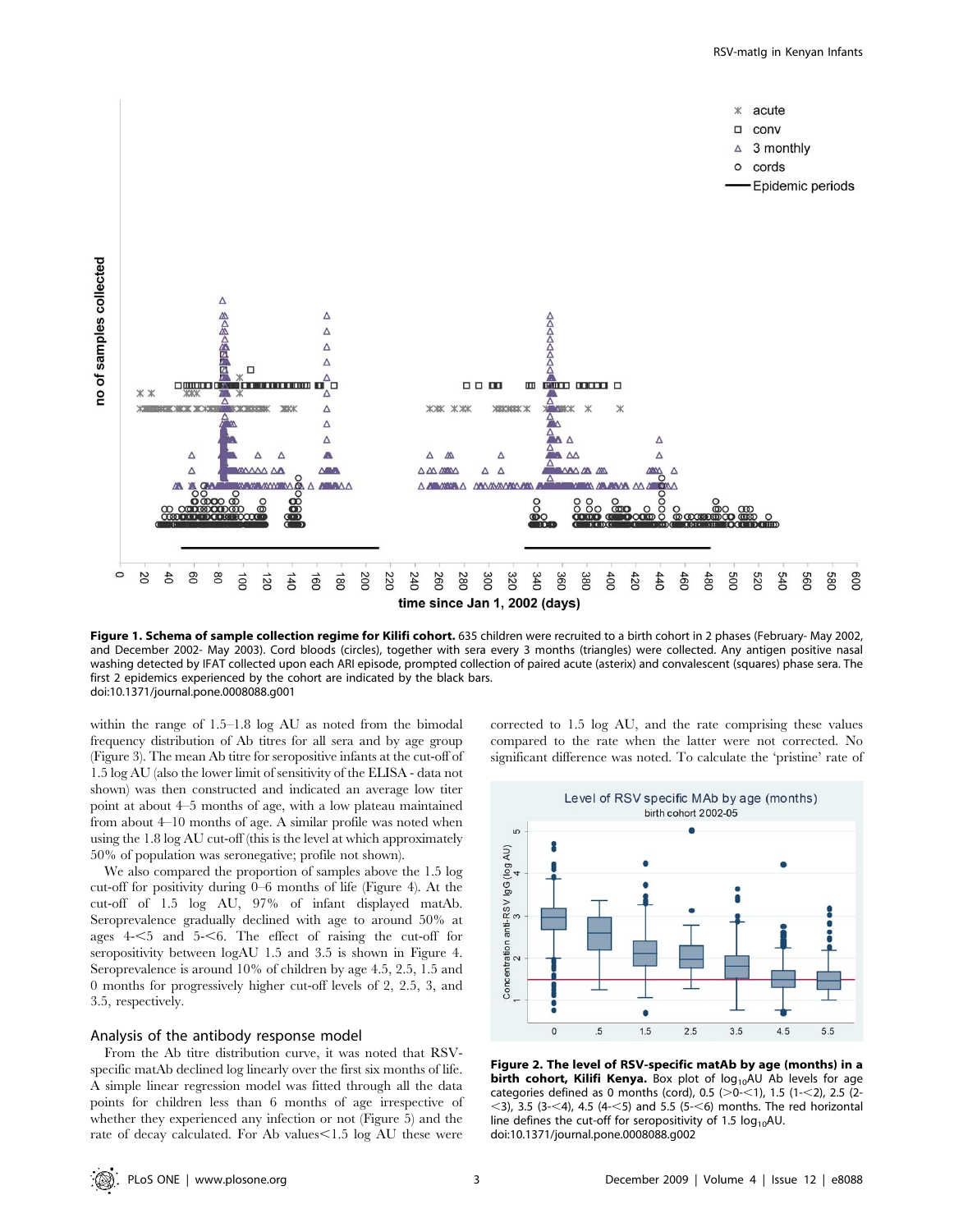

Figure 3. Frequency distribution of antibody titres ( $log_{10}$  AU) by age class (months). Cut-off between seropositive and seronegative is shown by red lines and lies between  $1.5-1.8$  (log<sub>10</sub>AU). doi:10.1371/journal.pone.0008088.g003

decay in the seropositive population, infants who experienced at least 1 infection, defined as either an ELISA-confirmed or IFATconfirmed serological increase, were excluded. This gave 2 population groups; non-infected (851 samples) and infected (372 samples). A random effects mixed model to account for the multiple measurements per child was investigated and compared to the simpler linear model. No significant difference was found between the predictors used in these two models.

The 'pristine' half-life  $(T_{1/2})$  in days of RSV-specific matAb for the seropositive population was 79 days (95% CL: 76–81 days), whilst the mean 'pristine' duration or length of time that an infant remained above the cut-off (in days) was 112 (95% CL: 107–118). No significant differences were noted for either  $T_{1/2}$  or mean duration of RSV-matAb when the whole population (infected group included) was similarly analyzed.

## Examination of possible risk factors affecting cord blood levels and rate of decay

The effects of risk factors on cord blood levels of both infected and non-infected populations were evaluated initially using a twosample *t-test* followed by a multiple linear regression model. With regards to matAb titres, after controlling for birth weight level,



Figure 4. Age-seroprevalence profile at various cut-off levels of seropositivity. The assay cut-off value of seropositivity is 1.5. doi:10.1371/journal.pone.0008088.g004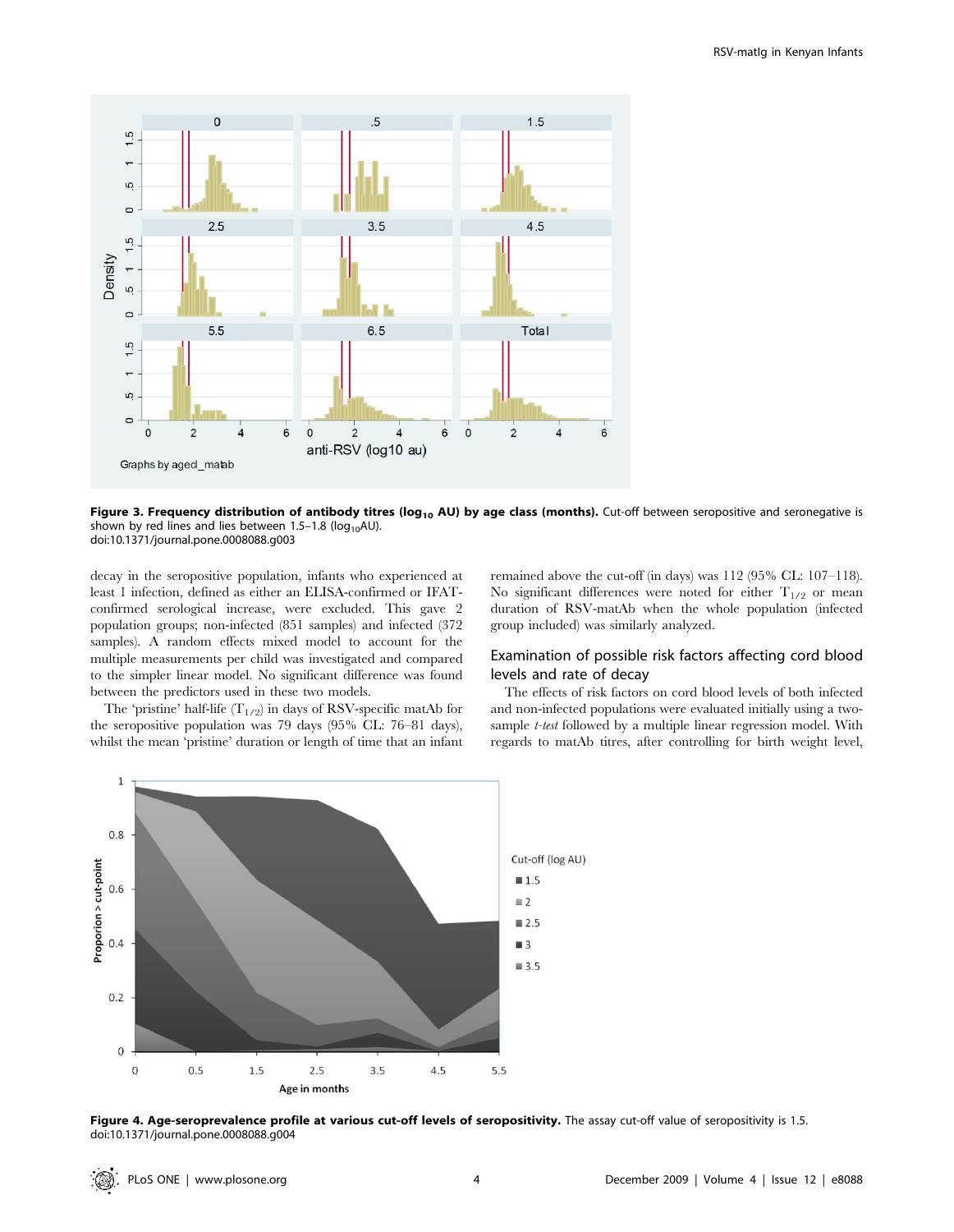

Figure 5. Scatter plot of Ab titres ( $log_{10}$  AU) during the first 6 months of life. The predicted line of fit by simple linear regression:  $y = mx+c$  (rate of decay (slope),  $m = -0.008$ ; intercept, c = 2.928) is indicated. Only children without serologic evidence of infection during the first 6 months of life are depicted. doi:10.1371/journal.pone.0008088.g005

birth order levels and being born in or out of an epidemic, using a multiple linear regression model, a univariate analysis was initially performed, and subsequently all variables, irrespective of significance level at univariate analysis, combined. The matAb titres for the infected groups remained significantly lower  $(P = 0.011)$  when compared to the non-infected groups (3.02 log AU versus 2.81 log AU;  $t = 2.32$ ,  $df = 91.46$ ,  $P = 0.011$ ; 1 tail; an ELISA-confirmed serological response at the at the 2-fold seroconversion cut-off level).

It was noted that only cord blood levels  $(P<0.001)$  affected the rate of decay of the two population subgroups (non-infected and infected children), the remaining risk factors having no effect. With reference to the rate of decay or differences in gradient of matAb decline between these two population subgroups however, no differences  $(-0.009 \text{ versus } -0.007, t = -1.47, df = 109.39,$  $P = 0.145$ ; 2 tail) were identified.

## **Discussion**

RSV specific matAb and infection were investigated in a birth cohort comprising 635 children in Kilifi District. The distribution, duration and risk factors of RSV maternally-derived immunity over the  $1<sup>st</sup>$  six months of life were explored.

At the cut-off point for seropositivity of 1.5 log AU (ascertained from the bimodal distribution of the assay results), maternal transfer was deemed to be efficient as approximately 97% of infants displayed RSV-specific matAb at birth. By 6–7 months however, 50% infants were noted to be still seropositive. This is in contrast to earlier studies [6,7,25] with the exception of the study by Ebihara et al. [26], in which seroprevalence levels were seen to reach a nadir by 6 months of life, and seroprevalence varied from between 2–16% when carried out by the ELISA, and 21% by both the G- and F-specific (RSV surface glycoproteins) competition ELISA. In the study by Ebihara and colleagues [26], a similar level of prevalence of 48% was observed.

Increasing the cut-off levels for seropositivity from 1.5 to 1.8 log AU and above, resulted in a more rapid decline in seropositivity and a minimum Ab level being attained by 6 months, as previously described [6,7,25]. There is little data to indicate what level of systemic anti-RSV Ab provides adequate transudate across the respiratory mucosa to confer protection from infection. The

relationship between cut-off level and rate of decay in seroprevalence (Figure 4) provides possible scenarios for the rate of decay of actual protective titres of RSV antibody which requires clarification.

It should be borne in mind that the measurement of ELISA binding titres using a crude extract is an indirect measure of functional Ab. It would have been more suitable to measure neutralizing Ab titres to get a direct measurement of functional Ab following infection and in the presence of matAb. Furthermore, the use of A2 rather than the currently circulating strain in the assay procedure could have led to an under-estimation of seroconversion due to poor cross-reactivity [4].

Over the first 6 months, the 'pristine'  $T_{1/2}$  of RSV-specific matAb in the population without both serologic evidence and/or IFAT-positive indication of infection was estimated as 79 days (95% CL: 76–81) and matAb had an average duration of 112 days (95% CL: 107–118). This rate of decay is shorter than that observed by Cox et al. [7], Ward et al. [15] and Hacimustafaoglu et al. [25]. These authors calculated rates that varied from between 91–100 days, although it is not clear as to whether the authors included or excluded seronegative individuals with infections in their calculations. This rate for RSV- matAb decay for the Kilifi population however, was longer than that for measles, mumps and rubella [24,27], and human parainfluenza type 3 [28], which vary from 35–40 and 51 days respectively. Again, however, it is important to recognise the likely difference between the protective potential of matAb to these systemic infections as opposed to protection against RSV at the respiratory mucosa.

Our study suggests that the rate of matAb decay does not differ between the wider population that also included those who had infections compared to the non-infected population. This implies that RSV infections below 6 months of age have no significant effect on the rate of RSV-specific matAb decay. In other words, the presence of matAb has a masking effect on infections under 6 months of life, and thus seroconversions in this age group will not be easily identified. Risk factors affecting both RSV cord titres and RSV matAb decline were analyzed using both the 2-sample t-test and multiple linear regression analysis. With respect to cord blood titres, children who went on to experience an infection within 6 months of age were observed to have consistently significantly lower titres in comparison to the children who did not experience infection within this period. This is in agreement with the study by Stensballe and others [29], who found a clear correlation with decrease in mean cord blood RSV Ab titres and steep increase in the number of RSV hospitalizations in infants younger than 6 months of age. This therefore implies that matAb are protective as earlier described [2,12,14], which has implications for the development of a maternal vaccine [2,25].

The relatively short half-life of RSV matAb of about 2.5 months suggests that a childhood vaccine could be administered fairly soon after this, assuming minimal matAb interference. However, at least 50% of the population remain seropositive at 4–5 months of age, and it is plausible that existing Ab titres could interfere with vaccine response and hence childhood vaccines may not be useful in this setting, or a schedule with later boosting should be considered. Delay in the age at vaccine delivery would however fail to prevent many infections that were observed to occur in this age group. As high levels of matAb are known to be protective, maternal vaccination might be another option in this population. Apart from reducing the potential risk of infection to the mother and hence the child, a maternal vaccine would potentially boost matAb levels when transferred to the infant via transplacental transfer or through breast-feeding, protecting the infant during the vulnerable period of life when their immune system is still under